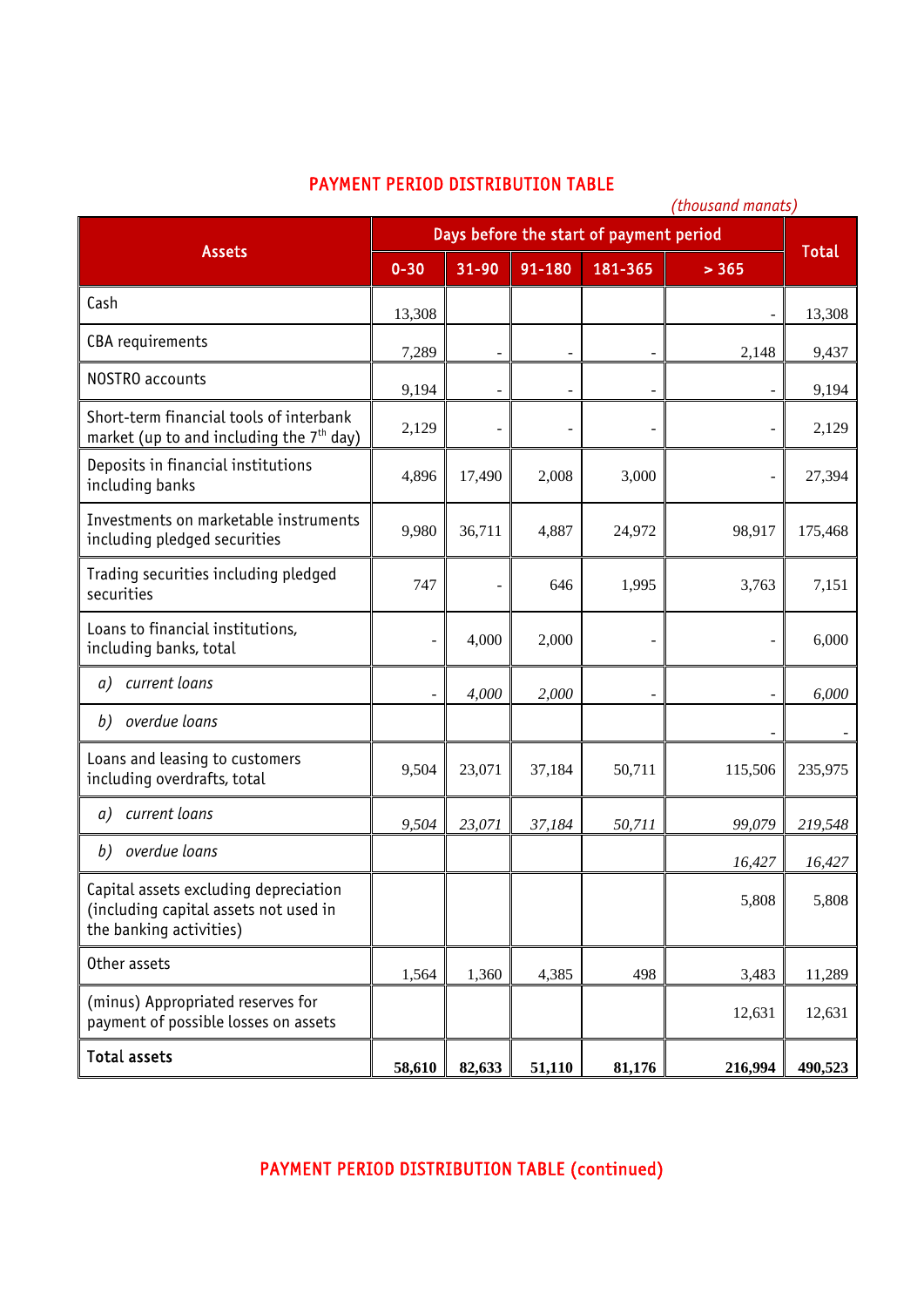|                                                                                                                  | (thousand manats)                       |        |           |         |         |              |
|------------------------------------------------------------------------------------------------------------------|-----------------------------------------|--------|-----------|---------|---------|--------------|
| <b>Liabilities and equity</b>                                                                                    | Days before the start of payment period |        |           |         |         |              |
|                                                                                                                  | $0 - 30$                                | 31-90  | 91-180    | 181-365 | > 365   | <b>Total</b> |
| Customer deposits                                                                                                | 159,023                                 | 8,334  | 57,990    | 27,468  | 19,771  | 272,585      |
| deposits repayable on demand<br>a)<br>(physical and legal entities)                                              | 157,925                                 |        |           |         |         | 157,925      |
| time deposits with undefined<br>b)<br>maturity                                                                   | 1,099                                   | 8,334  | 57,990    | 27,468  | 19,771  | 114,661      |
| <b>CBA</b> credits                                                                                               |                                         | 3,000  | 7,000     |         |         | 10,000       |
| "LORO" accounts (correspondent<br>accounts of banks)                                                             | 3                                       |        |           |         |         | 3            |
| Short-term financial tools of interbank<br>market (up to and including 7 <sup>th</sup> day)                      |                                         |        |           |         |         |              |
| Deposits of banks and other financial<br>institutions                                                            |                                         | 10,000 | 10,000    | 5,100   | 1,000   | 26,100       |
| Loans received from banks (for the<br>period above 7 days)                                                       | 442                                     | 3,283  | 6,769     | 3,561   |         | 14,055       |
| Loans received from other financial<br>institutions including international<br>institutions                      | 183                                     | 192    | 290       | 1,422   | 14,898  | 16,986       |
| Other liabilities                                                                                                | 469                                     | 239    | 1,297     | 1,667   | 221     | 3,893        |
| Equities                                                                                                         |                                         |        |           |         | 146,900 | 146,900      |
| Total liabilities (liabilities plus<br>equities)                                                                 | 160,120                                 | 25,048 | 83,345    | 39,218  | 182,791 | 490,523      |
| Net amount of financial assets<br>(liabilities) for each period (Row 14,<br>Table IV-A minus Row 13, Table IV-B) | (101, 510)                              | 57,585 | (32, 235) | 41,957  | 34,203  | (0.00)       |